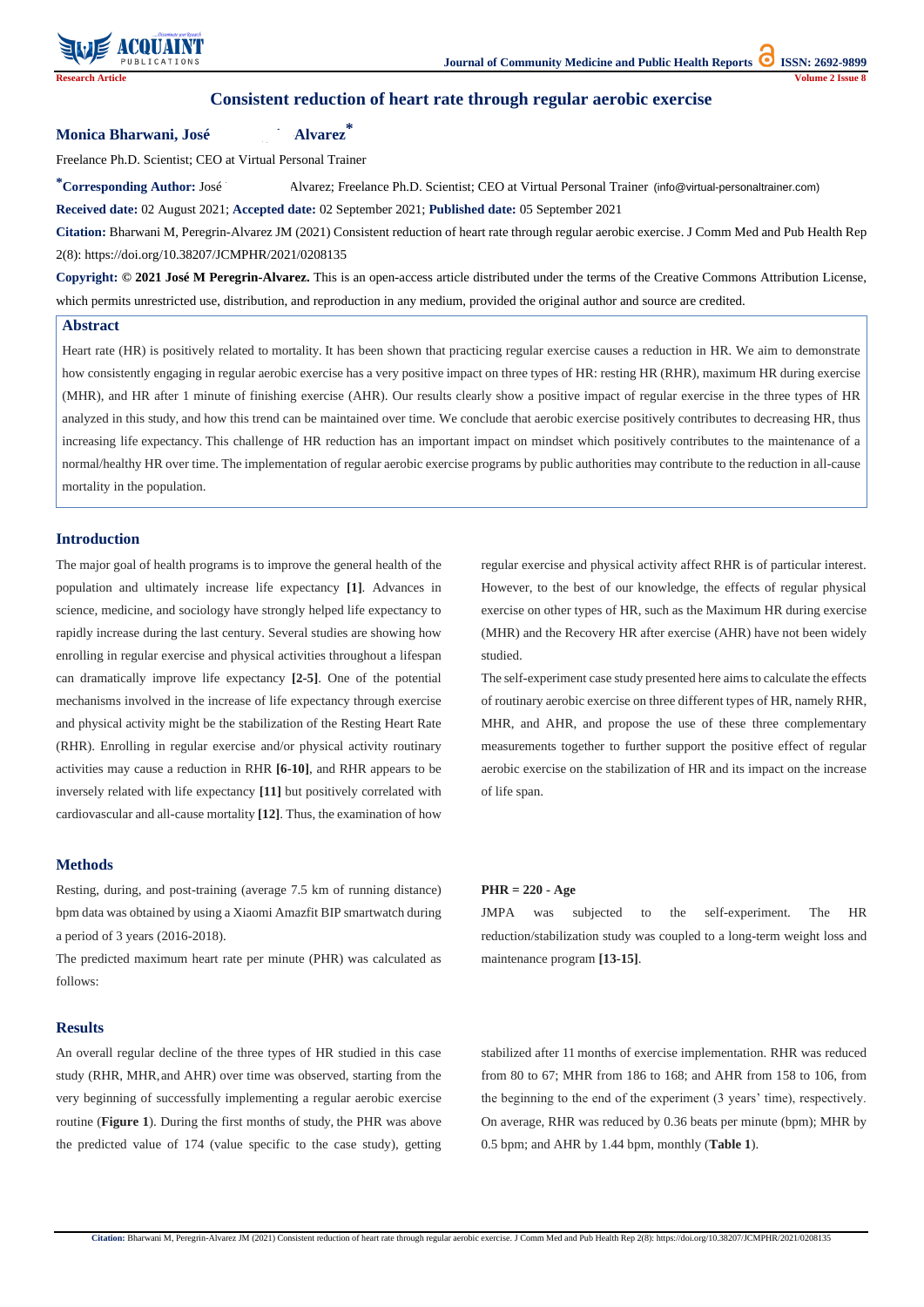



Fig. 1 Heart Rate Recovery after successful establishment of aerobic exercise routine. Monthly values represent heartbeat per minute (bpm) (4 weeks average).

**Citation:** Bharwani M, Peregrin-Alvarez JM (2021) Consistent reduction of heart rate through regular aerobic exercise. J Comm Med and Pub Health Rep 2(8): https://doi.org/10.38207/JCMPHR/2021/0208135

**Table 1:** Average reduction of bpm, month by month.

|                      | <b>RHR</b> | <b>MHR</b> | <b>AHR</b> |
|----------------------|------------|------------|------------|
| Max. value           | 80         | 186        | 158        |
| Min. value           | 67         | 168        | 106        |
| Min-max              | $-13$      | $-18$      | $-52$      |
| <b>Monthly trend</b> | $-0.36$    | $-0.50$    | $-1.44$    |

The type of exercise performed during this study was considered adequate for analyzing its effect on the three chosen types of HR. However, this analysis presents several limitations. First, the duration and frequency of the aerobic exercise conducted during this intervention varied from 45 to 60 minutes per session, and from 3 to 5 sessions a week. Second, this analysis was only conducted with one individual (self-experiment). So, the number of studies examining the effect of regular exercise in the 3 types of HR was limited for drawing final conclusions, resulting in the impossibility of calculating the effects associated with these activities depending on initial physical conditions (such as BMI), gender, age, race, etc. Future analyses will consider all these potential variables.

## **Conclusions**

**Funding:** This research was conducted without the help of any external funding.

This self-experiment emphasizes the positive effect of regular aerobic exercise in decreasing HR. Thus, this type of physical activity could be used as a potential treatment for people suffering from high HR. Particularly, this therapeutic approach could be especially useful in the case of individuals suffering from some types of tachycardia. HR recovery (HRR) and HR variability (HRV) have been used by researchers for understanding the role of autonomic regulation in predicting cardiovascular- and all-cause of mortality **[16]**. Herein, we proposed three

alternative measurements (RHR, MHR, and AHR) to perform these predictions. population.

This challenge of HR reduction has an important impact on the psychological mindset, which positively contributes to the maintenance of a normal/healthy HR over time, as previously suggested **[15]**. Therefore, an anaerobic exercise-related decrease of HR may contribute not only to help weight management programs but also to increase both qualities of living and life expectancy. The successful implementation of regular aerobic exercise programs by public authorities, especially at early ages, may contribute to the reduction in all-cause mortality in the

**Author Contributions:** JMPA conceived, designed, and supervised the study, and drafted the manuscript. MB contributed to the compilation, preparation, and analysis of data. Both authors approved the final version of the manuscript.

**Conflicts of Interest:** The authors declare no conflict of interest.